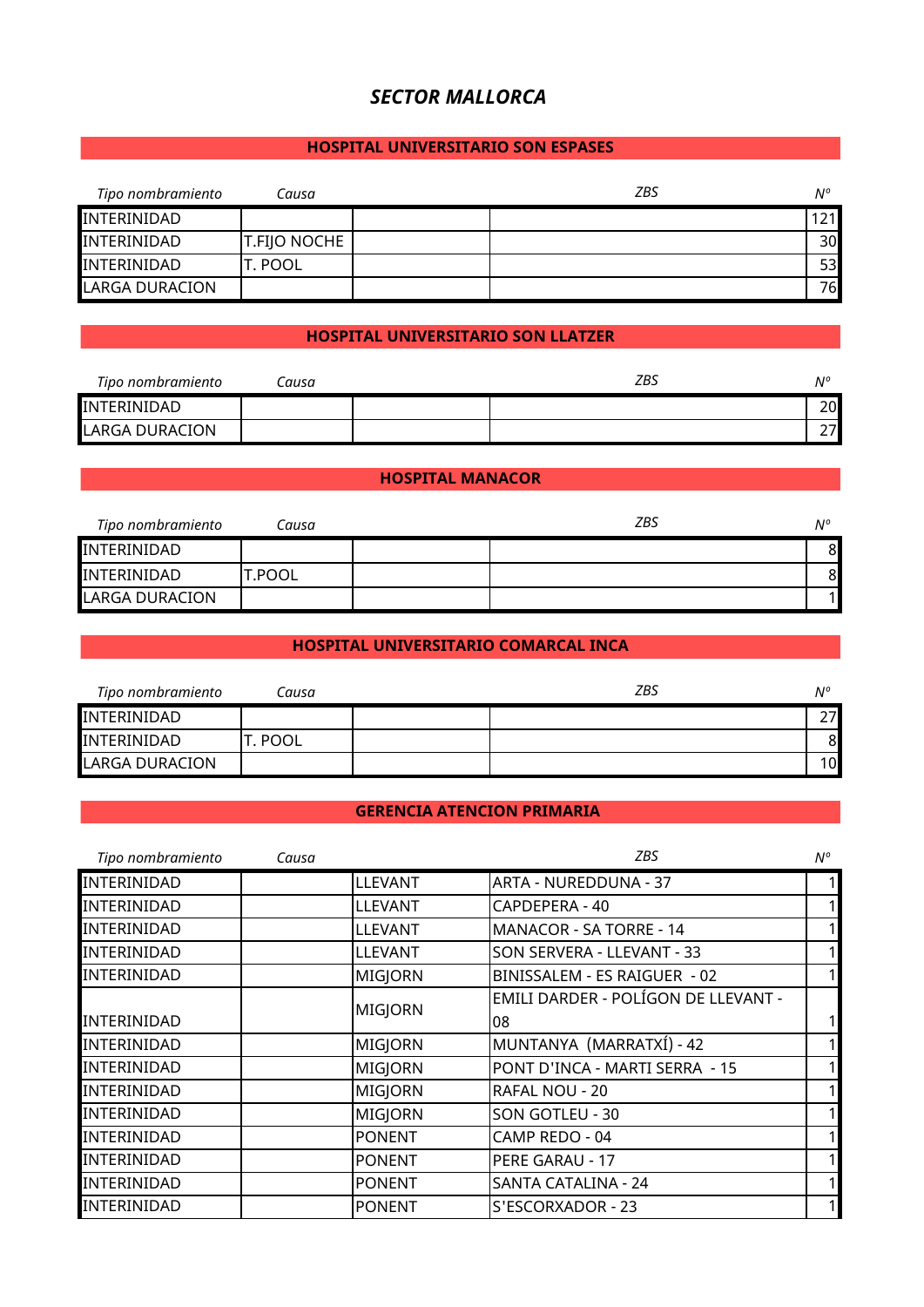| INTERINIDAD        |        | <b>PONENT</b>     | SON PISA - 31                         | 1            |
|--------------------|--------|-------------------|---------------------------------------|--------------|
| INTERINIDAD        |        | TRAMUNTANA        | MURO - MARINES - 16                   | $\mathbf{1}$ |
| INTERINIDAD        |        | <b>TRAMUNTANA</b> | S'AFRA - ALCUDIA - 38                 | $\mathbf{1}$ |
| INTERINIDAD        |        | <b>LLEVANT</b>    | MANACOR - SA TORRE - 14 - RASTREADOR  | 1            |
|                    |        |                   | VILAFRANCA - SES ROQUES LLISES - 34   |              |
| INTERINIDAD        |        | <b>LLEVANT</b>    | <b>RASTREADOR ZBS</b>                 | 1            |
|                    |        |                   | BINISSALEM - ES RAIGUER - 02          |              |
| INTERINIDAD        |        | <b>MIGJORN</b>    | RASTREADOR ZBS                        | 1            |
|                    |        |                   | EMILI DARDER - POLÍGON DE LLEVANT -   |              |
| INTERINIDAD        |        | <b>MIGJORN</b>    | 08 RASTREADOR ZBS                     | $\mathbf{1}$ |
|                    |        |                   | PLATJA DE PALMA (CAN PASTILLA) - 21   |              |
| INTERINIDAD        |        | MIGJORN           | RASTREADOR ZBS                        | $\mathbf{1}$ |
| <b>INTERINIDAD</b> |        | MIGJORN           | RAFAL NOU - 20 RASTREADOR ZBS         | $\mathbf{1}$ |
| INTERINIDAD        |        | MIGJORN           | SON GOTLEU - 30 RASTREADOR ZBS        | 11           |
|                    |        |                   | ARQUITECTE BENNASSAR - 01             |              |
| INTERINIDAD        |        | <b>PONENT</b>     | RASTREADOR ZBS                        | $\mathbf{1}$ |
| <b>INTERINIDAD</b> |        | <b>PONENT</b>     | CASA DEL MAR - 19 RASTREADOR ZBS      | $\mathbf{1}$ |
| INTERINIDAD        |        | <b>PONENT</b>     | PERE GARAU - 17 RASTREADOR ZBS        | $\mathbf{1}$ |
| INTERINIDAD        |        | <b>PONENT</b>     | SANTA CATALINA - 24 RASTREADOR ZBS    | $\mathbf{1}$ |
| <b>INTERINIDAD</b> |        | <b>PONENT</b>     | S'ESCORXADOR - 23 RASTREADOR ZBS      | $\mathbf{1}$ |
| INTERINIDAD        |        | <b>PONENT</b>     | SON PISÀ - 31 RASTREADOR ZBS          | $\mathbf{1}$ |
|                    |        |                   | SON RUTLAN (ARAGÓN) - 46 RASTREADOR   |              |
| INTERINIDAD        |        | <b>PONENT</b>     | <b>ZBS</b>                            | $\mathbf{1}$ |
|                    |        |                   | SON SERRA - LA VILETA - 32 RASTREADOR |              |
| INTERINIDAD        |        | <b>PONENT</b>     | <b>ZBS</b>                            | $\mathbf{1}$ |
| INTERINIDAD        |        | <b>PONENT</b>     | VALLDARGENT - 06 RASTREADOR ZBS       | $\mathbf{1}$ |
| INTERINIDAD        |        | ÁREA              | <b>ESAD</b>                           | 1            |
| <b>INTERINIDAD</b> |        | TRAMUNTANA        | SO NA MONDA - 35                      | $\mathbf{1}$ |
| <b>INTERINIDAD</b> |        | TRAMUNTANA        | SO NA MONDA - 35                      | 1            |
|                    |        |                   | SANT AGUSTÍ-CAS CATALÀ - 43           |              |
| INTERINIDAD        |        | <b>PONENT</b>     | RASTREADOR ZBS                        | $\vert$      |
| <b>INTERINIDAD</b> |        | TRAMUNTANA        | INCA - ES BLANQUER - 12 RASTREADOR    | $\mathbf{1}$ |
| INTERINIDAD        | T.POOL | <b>LLEVANT</b>    | CAMPOS - XALOC - 05                   | $\mathbf{1}$ |
| <b>INTERINIDAD</b> | T.POOL | LLEVANT           | FELANITX - 11                         | $\mathbf{1}$ |
| <b>INTERINIDAD</b> | T.POOL | <b>LLEVANT</b>    | MANACOR - SA TORRE - 14               | $\mathbf{1}$ |
| <b>INTERINIDAD</b> | T.POOL | LLEVANT           | MANACOR - SA TORRE - 14               | $\mathbf{1}$ |
| <b>INTERINIDAD</b> | T.POOL | <b>LLEVANT</b>    | MANACOR - SA TORRE - 14               | $\mathbf{1}$ |
| <b>INTERINIDAD</b> | T.POOL | <b>LLEVANT</b>    | SANTANYI - 25                         | $\mathbf{1}$ |
| INTERINIDAD        | T.POOL | <b>LLEVANT</b>    | SON SERVERA - LLEVANT - 33            | 1            |
| <b>INTERINIDAD</b> | T.POOL | <b>LLEVANT</b>    | VILAFRANCA - SES ROQUES LLISES - 34   | $\mathbf{1}$ |
| <b>INTERINIDAD</b> | T.POOL | MIGJORN           | BINISSALEM - ES RAIGUER - 02          | 1            |
| INTERINIDAD        | T.POOL | <b>MIGJORN</b>    | BINISSALEM - ES RAIGUER - 02          | $\vert$      |
| <b>INTERINIDAD</b> | T.POOL | MIGJORN           | COLL DEN RABASSA - 07                 | $\mathbf{1}$ |
|                    |        |                   | EMILI DARDER - POLÍGON DE LLEVANT -   |              |
| <b>INTERINIDAD</b> | T.POOL | <b>MIGJORN</b>    | 08                                    | $\vert$      |
|                    |        |                   | EMILI DARDER - POLÍGON DE LLEVANT -   |              |
| <b>INTERINIDAD</b> | T.POOL | <b>MIGJORN</b>    | 08                                    | 1            |
| INTERINIDAD        | T.POOL | <b>MIGJORN</b>    | <b>ESCOLA GRADUADA - 09</b>           | 1            |
|                    |        |                   |                                       |              |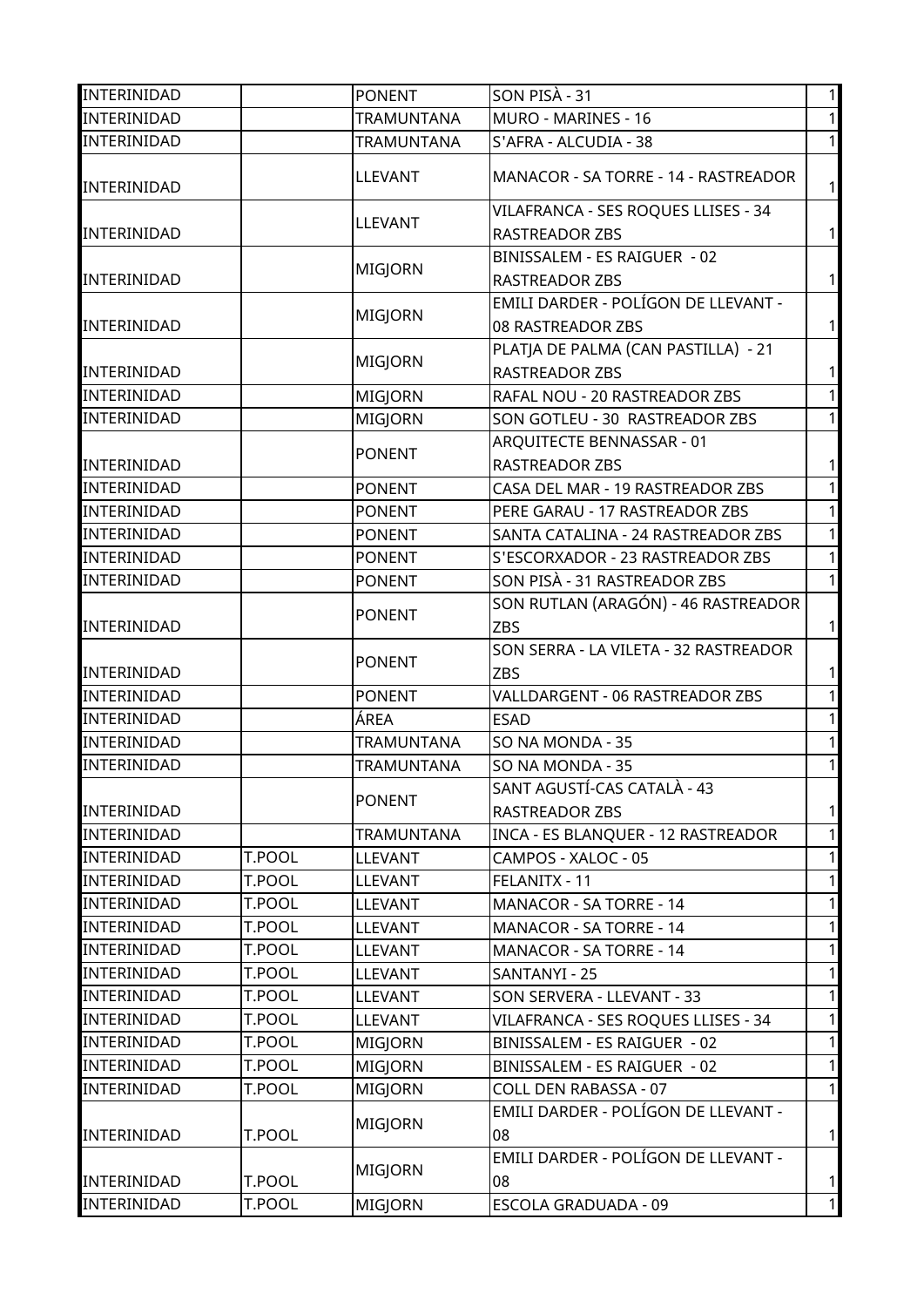| INTERINIDAD        | T.POOL        | MIGJORN           | LLUCMAJOR - MIGJORN - 13             | $\mathbf{1}$ |
|--------------------|---------------|-------------------|--------------------------------------|--------------|
| INTERINIDAD        | T.POOL        | <b>MIGJORN</b>    | MUNTANYA (MARRATXÍ) - 42             | $\mathbf{1}$ |
| INTERINIDAD        | T.POOL        | <b>MIGJORN</b>    | PLATJA DE PALMA (CAN PASTILLA) - 21  | $\mathbf{1}$ |
| INTERINIDAD        | T.POOL        | <b>MIGJORN</b>    | PONT D'INCA - MARTI SERRA - 15       | $\mathbf{1}$ |
| INTERINIDAD        | T.POOL        | MIGJORN           | PONT D'INCA - MARTI SERRA - 15       | 1            |
| INTERINIDAD        | T.POOL        | MIGJORN           | RAFAL NOU - 20                       | $\mathbf{1}$ |
| INTERINIDAD        | T.POOL        | MIGJORN           | SANTA MARIA DEL CAMI - 41            | 1            |
| INTERINIDAD        | T.POOL        | MIGJORN           | SANTA MARIA DEL CAMI - 41            | $\mathbf{1}$ |
| INTERINIDAD        | T.POOL        | <b>MIGJORN</b>    | SOLLER - SERRA NORD - 27             | 1            |
| INTERINIDAD        | T.POOL        | MIGJORN           | <b>SON FERRIOL - 29</b>              | $\mathbf{1}$ |
| INTERINIDAD        | T.POOL        | MIGJORN           | SON FERRIOL - 29                     | 1            |
| INTERINIDAD        | T.POOL        | <b>MIGJORN</b>    | SON GOTLEU - 30                      | $\mathbf{1}$ |
| INTERINIDAD        | <b>T.POOL</b> | MIGJORN           | TRENCADORS - 39                      | 1            |
| INTERINIDAD        | T.POOL        | <b>PONENT</b>     | <b>ANDRATX - PONENT - 36</b>         | $\mathbf{1}$ |
| INTERINIDAD        | T.POOL        | <b>PONENT</b>     | ARQUITECTE BENNASSAR - 01            | $\mathbf{1}$ |
| INTERINIDAD        | T.POOL        | <b>PONENT</b>     | ARQUITECTE BENNASSAR - 01            | $\mathbf{1}$ |
| INTERINIDAD        | T.POOL        | <b>PONENT</b>     | CAMP REDO - 04                       | $\mathbf{1}$ |
| INTERINIDAD        | T.POOL        | <b>PONENT</b>     | CAMP REDO - 04                       | $\mathbf{1}$ |
| INTERINIDAD        | T.POOL        | <b>PONENT</b>     | CASA DEL MAR - 19                    | $\mathbf{1}$ |
| INTERINIDAD        | T.POOL        | <b>PONENT</b>     | CASA DEL MAR - 19                    | $\mathbf{1}$ |
| INTERINIDAD        | T.POOL        | <b>PONENT</b>     | PALMANOVA - NA BURGUESA - 45         | $\mathbf{1}$ |
| INTERINIDAD        | T.POOL        | <b>PONENT</b>     | PERE GARAU - 17                      | $\mathbf{1}$ |
| INTERINIDAD        | T.POOL        | <b>PONENT</b>     | SANT AGUSTÍ-CAS CATALÀ - 43          | $\mathbf{1}$ |
| INTERINIDAD        | T.POOL        | <b>PONENT</b>     | SANTA CATALINA - 24                  | $\mathbf{1}$ |
| INTERINIDAD        | T.POOL        | <b>PONENT</b>     | SANTA PONÇA (CALVIA) - 03            | $\mathbf{1}$ |
| <b>INTERINIDAD</b> | T.POOL        | <b>PONENT</b>     | SANTA PONÇA (CALVIA) - 03            | $\mathbf{1}$ |
| INTERINIDAD        | T.POOL        | <b>PONENT</b>     | S'ESCORXADOR - 23                    | $\mathbf{1}$ |
| INTERINIDAD        | T.POOL        | <b>PONENT</b>     | S'ESCORXADOR - 23                    | $\mathbf{1}$ |
| INTERINIDAD        | T.POOL        | <b>PONENT</b>     | <b>SON CLADERA - 28</b>              | $\mathbf{1}$ |
| INTERINIDAD        | T.POOL        | <b>PONENT</b>     | SON PISA - 31                        | $\mathbf{1}$ |
| <b>INTERINIDAD</b> | T.POOL        | <b>PONENT</b>     | SON RUTLAN (ARAGÓN) - 46             | $\mathbf{1}$ |
| INTERINIDAD        | T.POOL        | <b>PONENT</b>     | SON SERRA - LA VILETA - 32           | 1            |
| <b>INTERINIDAD</b> | T.POOL        | <b>PONENT</b>     | VALLDARGENT - 06                     | $\mathbf{1}$ |
| <b>INTERINIDAD</b> | T.POOL        | TRAMUNTANA        | <b>INCA - ES BLANQUER - 12</b>       | 1            |
| <b>INTERINIDAD</b> | T.POOL        | <b>TRAMUNTANA</b> | <b>INCA - ES BLANQUER - 12</b>       | $\mathbf{1}$ |
| <b>INTERINIDAD</b> | T.POOL        | TRAMUNTANA        | INCA - ES BLANQUER - 12              | 1            |
| INTERINIDAD        | T.POOL        | TRAMUNTANA        | MURO - MARINES - 16                  | $\mathbf{1}$ |
| <b>INTERINIDAD</b> | T.POOL        | TRAMUNTANA        | MURO - MARINES - 16                  | $\mathbf{1}$ |
| INTERINIDAD        | T.POOL        | TRAMUNTANA        | POLLENÇA - 18                        | $\mathbf{1}$ |
|                    |               |                   | SA POBLA - ES TORRENT DE SANT MIQUEL |              |
| INTERINIDAD        | T.POOL        | <b>TRAMUNTANA</b> | $-22$                                | $\mathbf{1}$ |
| <b>INTERINIDAD</b> | T.POOL        | TRAMUNTANA        | S'AFRA - ALCUDIA - 38                | $\mathbf{1}$ |
| INTERINIDAD        | T.POOL        | <b>LLEVANT</b>    | CAMPOS - XALOC - 05                  | $\mathbf{1}$ |
| <b>INTERINIDAD</b> | T.POOL        | <b>LLEVANT</b>    | FELANITX - 11                        | $\mathbf{1}$ |
| INTERINIDAD        | T.POOL        | <b>LLEVANT</b>    | MANACOR - SA TORRE - 14              | 1            |
| <b>INTERINIDAD</b> | T.POOL        | <b>LLEVANT</b>    | PORTO CRISTO - 44                    | $\mathbf{1}$ |
| <b>INTERINIDAD</b> | T.POOL        | <b>LLEVANT</b>    | VILAFRANCA - SES ROQUES LLISES - 34  | 1            |
| INTERINIDAD        | T.POOL        | <b>MIGJORN</b>    | BINISSALEM - ES RAIGUER - 02         | $\mathbf{1}$ |
| INTERINIDAD        | T.POOL        | <b>MIGJORN</b>    | <b>ESCOLA GRADUADA - 09</b>          | $\mathbf{1}$ |
|                    |               |                   |                                      |              |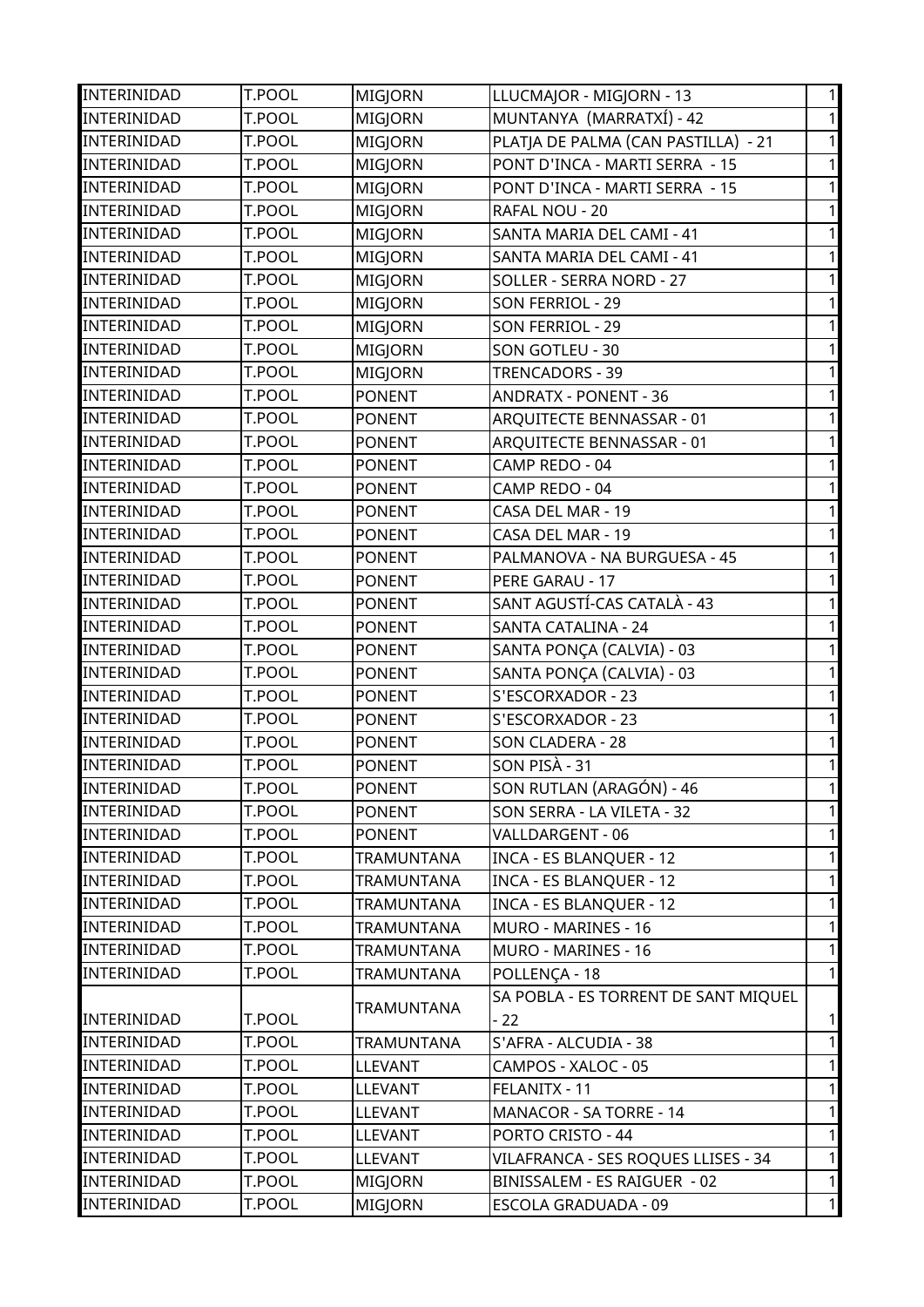| <b>INTERINIDAD</b>    | T.POOL           | <b>MIGJORN</b> | LLUCMAJOR - MIGJORN - 13             | $\mathbf{1}$ |
|-----------------------|------------------|----------------|--------------------------------------|--------------|
| INTERINIDAD           | T.POOL           | <b>MIGJORN</b> | PONT D'INCA - MARTI SERRA - 15       | $\mathbf{1}$ |
| INTERINIDAD           | T.POOL           | <b>PONENT</b>  | <b>ANDRATX - PONENT - 36</b>         | $\mathbf{1}$ |
| INTERINIDAD           | T.POOL           | TRAMUNTANA     | <b>INCA - ES BLANQUER - 12</b>       | 1            |
| INTERINIDAD           | T.POOL           | TRAMUNTANA     | POLLENÇA - 18                        | 1            |
| INTERINIDAD           | T.POOL           | TRAMUNTANA     | S'AFRA - ALCUDIA - 38                | $\mathbf{1}$ |
| INTERINIDAD           | T.POOL           | <b>LLEVANT</b> | ARTA - NUREDDUNA - 37                | 1            |
| INTERINIDAD           | T.POOL           | <b>LLEVANT</b> | CAPDEPERA - 40                       | $\mathbf{1}$ |
| INTERINIDAD           | T.POOL           | <b>LLEVANT</b> | SANTANYI - 25                        | 1            |
| INTERINIDAD           | T.POOL           | <b>LLEVANT</b> | SON SERVERA - LLEVANT - 33           | $\mathbf{1}$ |
|                       |                  |                | SA POBLA - ES TORRENT DE SANT MIQUEL |              |
| INTERINIDAD           | T.POOL           | TRAMUNTANA     | $-22$                                | $\mathbf{1}$ |
| INTERINIDAD           | <b>T.POOL</b>    | TRAMUNTANA     | SINEU - ES PLA - 26                  | $\mathbf{1}$ |
| INTERINIDAD           | T.POOL           | <b>PONENT</b>  | SANTA PONÇA (CALVIA) - 03            | $\mathbf{1}$ |
| INTERINIDAD           | T.POOL           | <b>PONENT</b>  | SON PISA - 31                        | $\mathbf{1}$ |
| <b>LARGA DURACION</b> | <b>FUNCIONES</b> | MIGJORN        | PONT D'INCA - MARTI SERRA - 15       | $\mathbf{1}$ |
| <b>LARGA DURACION</b> | <b>FUNCIONES</b> | <b>MIGJORN</b> | SOLLER - SERRA NORD - 27             | $\mathbf{1}$ |
| <b>LARGA DURACION</b> | <b>FUNCIONES</b> | MIGJORN        | SON FERRIOL - 29                     | $\mathbf{1}$ |
| <b>LARGA DURACION</b> | <b>FUNCIONES</b> | <b>PONENT</b>  | CAMP REDO - 04                       | $\mathbf{1}$ |
| <b>LARGA DURACION</b> | <b>FUNCIONES</b> | <b>PONENT</b>  | ESPORLES - TRAMUNTANA - 10           | $\mathbf{1}$ |
| <b>LARGA DURACION</b> | <b>FUNCIONES</b> | <b>PONENT</b>  | S'ESCORXADOR - 23                    | $\mathbf{1}$ |
| <b>LARGA DURACION</b> | <b>FUNCIONES</b> | <b>PONENT</b>  | SON CLADERA - 28                     | $\mathbf{1}$ |
| <b>LARGA DURACION</b> | <b>FUNCIONES</b> | TRAMUNTANA     | <b>INCA - ES BLANQUER - 12</b>       | $\mathbf{1}$ |
| <b>LARGA DURACION</b> |                  | <b>LLEVANT</b> | CAMPOS - XALOC - 05                  | $\mathbf{1}$ |
| <b>LARGA DURACION</b> |                  | <b>LLEVANT</b> | FELANITX - 11                        | $\mathbf{1}$ |
| <b>LARGA DURACION</b> |                  | <b>LLEVANT</b> | MANACOR - SA TORRE - 14              | $\mathbf{1}$ |
| <b>LARGA DURACION</b> |                  | <b>LLEVANT</b> | PORTO CRISTO - 44                    | $\mathbf{1}$ |
| <b>LARGA DURACION</b> |                  | <b>LLEVANT</b> | SANTANYI - 25                        | $\mathbf{1}$ |
| <b>LARGA DURACION</b> |                  | <b>LLEVANT</b> | VILAFRANCA - SES ROQUES LLISES - 34  | $\mathbf{1}$ |
| <b>LARGA DURACION</b> |                  | MIGJORN        | ESCOLA GRADUADA - 09                 | $\mathbf{1}$ |
| <b>LARGA DURACION</b> |                  | MIGJORN        | <b>ESCOLA GRADUADA - 09</b>          | $\mathbf{1}$ |
| <b>LARGA DURACION</b> |                  | <b>MIGJORN</b> | LLUCMAJOR - MIGJORN - 13             | $\mathbf{1}$ |
| <b>LARGA DURACION</b> |                  | <b>MIGJORN</b> | PLATJA DE PALMA (CAN PASTILLA) - 21  | $\mathbf{1}$ |
| <b>LARGA DURACION</b> |                  | <b>MIGJORN</b> | RAFAL NOU - 20                       | 1            |
| <b>LARGA DURACION</b> |                  | <b>MIGJORN</b> | SANTA MARIA DEL CAMI - 41            | $\mathbf{1}$ |
| LARGA DURACION        |                  | <b>MIGJORN</b> | TRENCADORS - 39                      | 1            |
| <b>LARGA DURACION</b> |                  | <b>MIGJORN</b> | TRENCADORS - 39                      | $\mathbf{1}$ |
| <b>LARGA DURACION</b> |                  | <b>PONENT</b>  | ARQUITECTE BENNASSAR - 01            | 1            |
| LARGA DURACION        |                  | <b>PONENT</b>  | ARQUITECTE BENNASSAR - 01            | $\mathbf{1}$ |
| <b>LARGA DURACION</b> |                  | <b>PONENT</b>  | CASA DEL MAR - 19                    | $\mathbf{1}$ |
| LARGA DURACION        |                  | <b>PONENT</b>  | CASA DEL MAR - 19                    | $\mathbf{1}$ |
| <b>LARGA DURACION</b> |                  | <b>PONENT</b>  | PERE GARAU - 17                      | $\mathbf{1}$ |
| <b>LARGA DURACION</b> |                  | <b>PONENT</b>  | PERE GARAU - 17                      | $\mathbf{1}$ |
| <b>LARGA DURACION</b> |                  | <b>PONENT</b>  | PERE GARAU - 17                      | $\mathbf{1}$ |
| LARGA DURACION        |                  | <b>PONENT</b>  | SANTA PONÇA (CALVIA) - 03            | $\mathbf{1}$ |
| <b>LARGA DURACION</b> |                  | <b>PONENT</b>  | SANTA PONÇA (CALVIA) - 03            | 11           |
| LARGA DURACION        |                  | <b>PONENT</b>  | SANTA PONÇA (CALVIA) - 03            | 1            |
| <b>LARGA DURACION</b> |                  | <b>PONENT</b>  | S'ESCORXADOR - 23                    | $\mathbf{1}$ |
| LARGA DURACION        |                  | <b>PONENT</b>  | S'ESCORXADOR - 23                    | 1            |